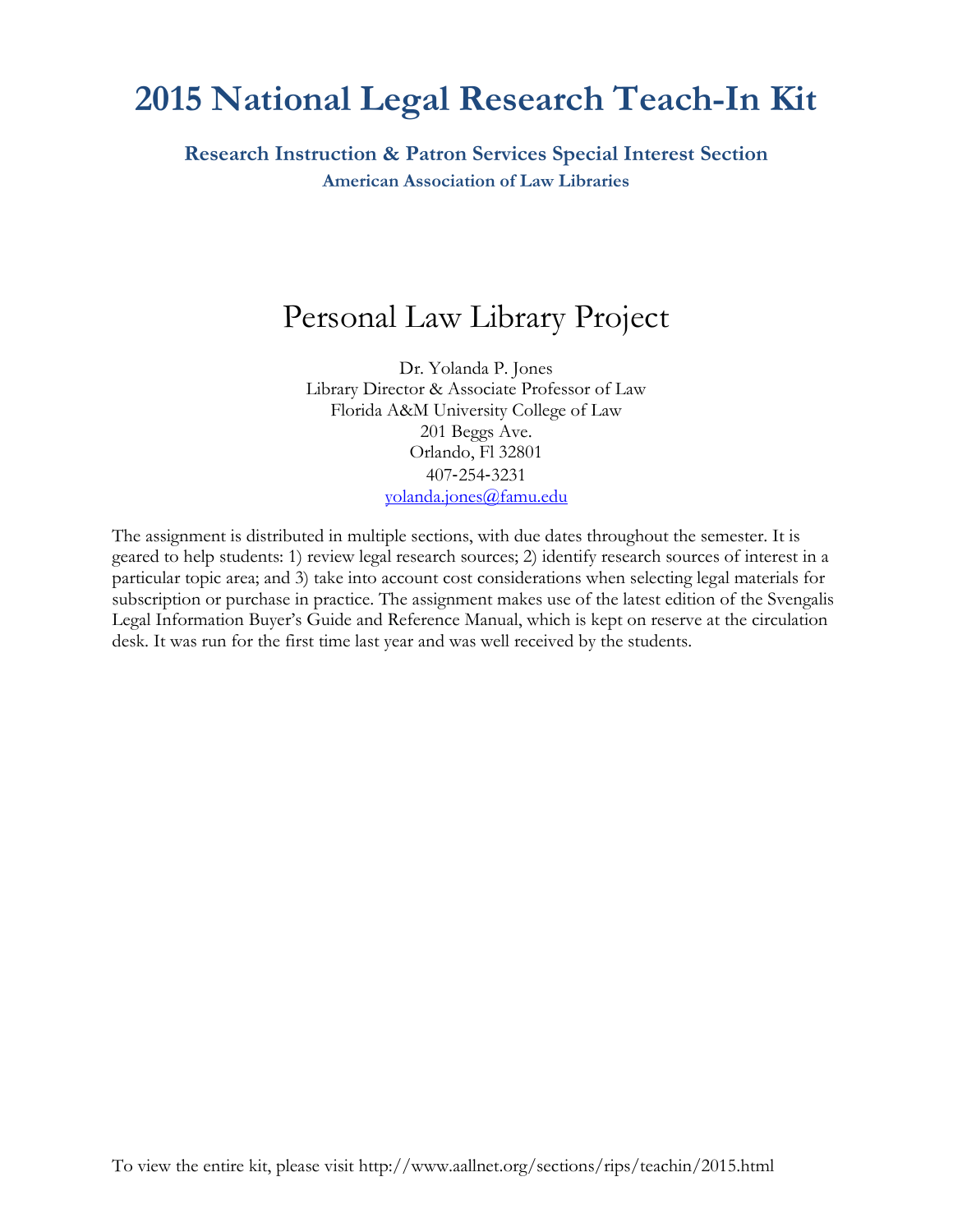### **Personal Law Library Project**

Advanced Legal Research

Yolanda Jones – Florida A&M University College of Law

Spring 2015

#### **INTRODUCTION**

For this project you will be asked to assume that you have just started a law practice with two of your friends from law school (small, 3 person firm). You are starting from scratch and have to establish a law library for your practice. You drew the short straw, and have been designated as the "law librarian" for the firm.

Using a **budget** of \$1000 per month, or \$12,000 per year, choose a combination of print electronic resources from the tables listed below. Prices will be based on the latest edition of the Svengalis Legal Information Buyer's Guide and Reference Manual (for the sake of the assignment we will use prices given as examples for solo practitioners as a three person license). Assume Florida as your jurisdiction. Your "practice area" may be one that you have in mind for after graduation or a subject that you want to further explore.

This assignment will be done in three parts during the course of the semester, and will be due on the following dates:

#### **Part One – Due January 30th**

**Part Two – Due February 20th**

#### **Part Three – Due April 10th**

For each part, fill in the tables below. Space has been provided for you to write a brief justification to your two partners about which sources you picked from each section, why you think that they are the best fit for the budget, and how much reliance you feel you can have on free web sources. Also note if there will be reliance on a local law library that is open to the public, what resources do they offer that are available to the public (you can use FAMU as a model).

In PART THREE- When finished total everything for each category and fill in the amounts on the summary memo template provided. Answer the questions on the summary template.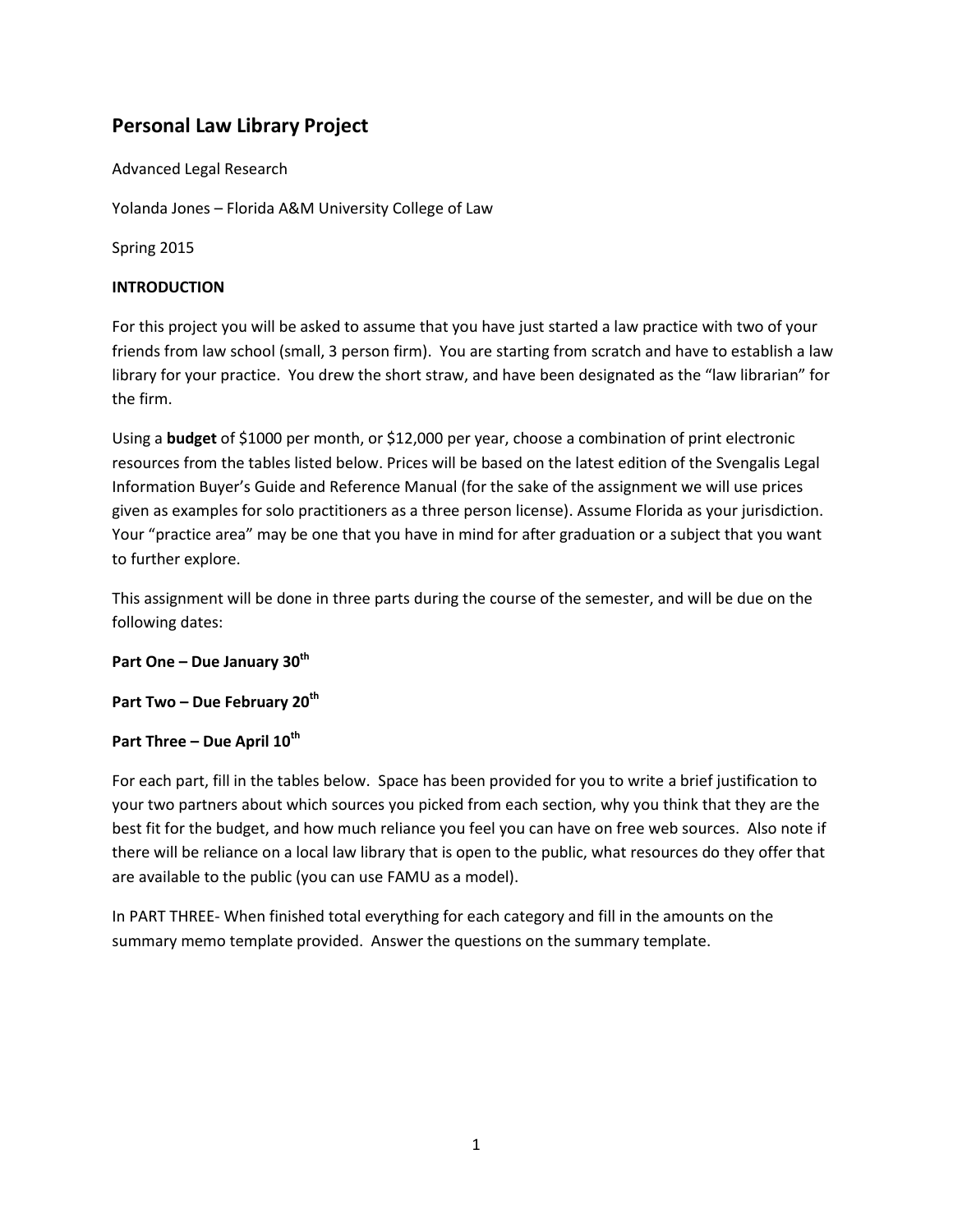#### **Sources to be used for the project include:**

- 1. Legal Information Buyer's Guide and Reference Manual [latest available] This resource is on reserve at the Circulation Desk and must be used to complete this project. Note that pricing listed in the book is usually a year or two behind so the listed prices are actually on the low side. Several chapters will be utilized for the assignment including:
	- a. Chapter 4 Personal Law Library
	- b. Chapter 27 Legal Treatises by Subject Area
	- c. Chapter 28 State Legal Publications
- 2. Vendor catalogs (provided in class). Note that vendors are moving more towards online and you can use publisher websites such as West Publishing at <http://legalsolutions.thomsonreuters.com/law-products/law-books/books> or Lexis Publishing at [http://www.lexisnexis.com/store/.](http://www.lexisnexis.com/store/) Feel free to use the online sources if you wish.
- 3. Materials and information from prior class lectures.

#### **Part One - Due January 30th**

- **Table 1:** Print Treatise Sources in subject area (see list, below, from Svengalis Chapter 27)
- **Table 2:** Print General Secondary Sources (from Svengalis Chapters 17, 18, 19) Also consult **vendor catalogs** (provided in class or online).
- **Table 3:** Print Secondary Sources from your jurisdiction (assume Florida). See the Florida entry in Svengalis Chapter 28. Also consult **vendor catalogs** (provided in class or online).

#### **Part Two - Due February 20th**

- **Table 4:** Print Primary Sources from your Jurisdiction
- **Table 5:** Print General Reference Sources
- **Table 6:** Major Legal Journals/Legal Newspapers/Legal Newsletters. Should you go with online only? See Svengalis Chapters 19 (Legal Periodicals), 20 (Legal Newspapers), and 21 (Legal Newsletters).

#### **Part Three - Due April 10th**

- **Table 7:** Legal Electronic Information Vendor (pick ONE) (Lexis/Westlaw/Bloomberg) (see Svengalis Chapter 25 – Computer-Assisted Legal Research).
- **Table 8:** Legal Electronic Information Vendor Add-Ons? (Lexis/Westlaw). Bloomberg has none.
- **Table 9:** Mobile Sources/platforms Will you go mobile? Buy a tablet? (IOS or Android? IOS has more legal apps but Android is catching up) If yes, expect to get an app for your legal information platform chosen above in Table 1.
- **•** Summary Template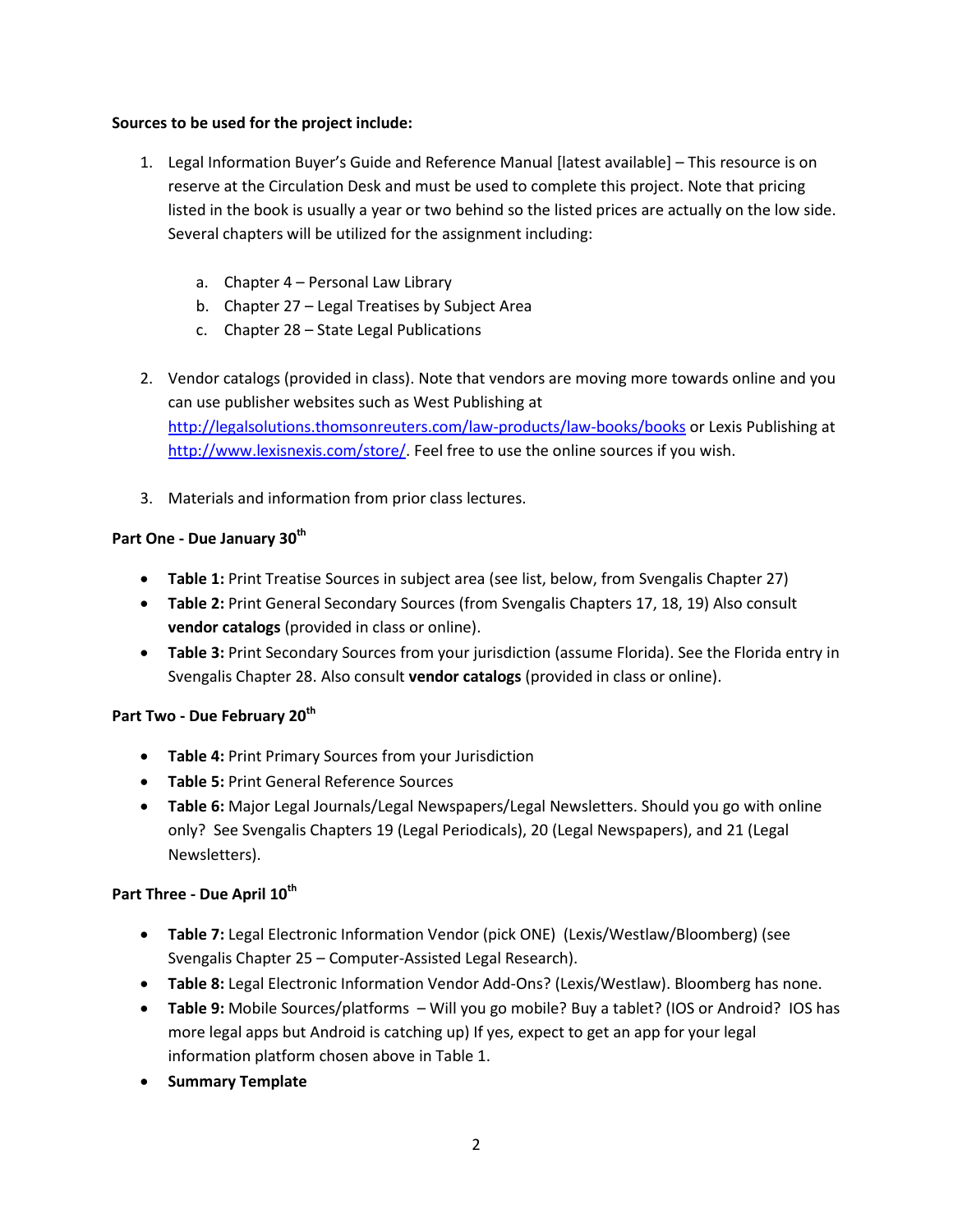#### **PART ONE**

As part of the project, in **Table 1** you will be asked to pick print titles from your area of interest. Pick ONE area of interest to you from the Categories of Legal Publications listed in the Legal Information Buyer's Guide (see below for recommended subjects):

- Arbitration and Alternative Dispute Resolution
- Automobile Law and Practice
- Bankruptcy Law
- Computer Law
- Construction Law
- Criminal Law
- Disabilities Law
- Elder Law
- **•** Environmental Law
- Family Law
- Health and Hospital Law
- **•** Immigration Law
- Insurance Law
- Labor and Employment Law
- Products Liability
- Real Property
- Social Security Law
- Taxation
- Tort Law
- Trusts and Estates
- Workers' Compensation Law

Table 1: Print Treatise Sources in subject area \_\_\_\_\_\_\_\_\_\_\_\_\_\_\_ (see list, above, from Svengalis Chapter 27) – Include **at least** 3 print treatises. Why did you make these selections?

| Please provide title | Cost | Select? (Yes/No) | Comment |
|----------------------|------|------------------|---------|
|                      |      |                  |         |
|                      |      |                  |         |
|                      |      |                  |         |
|                      |      |                  |         |
|                      |      |                  |         |

JUSTIFICATION TO PARTNERS – Why did you make these selections? (insert more pages if needed):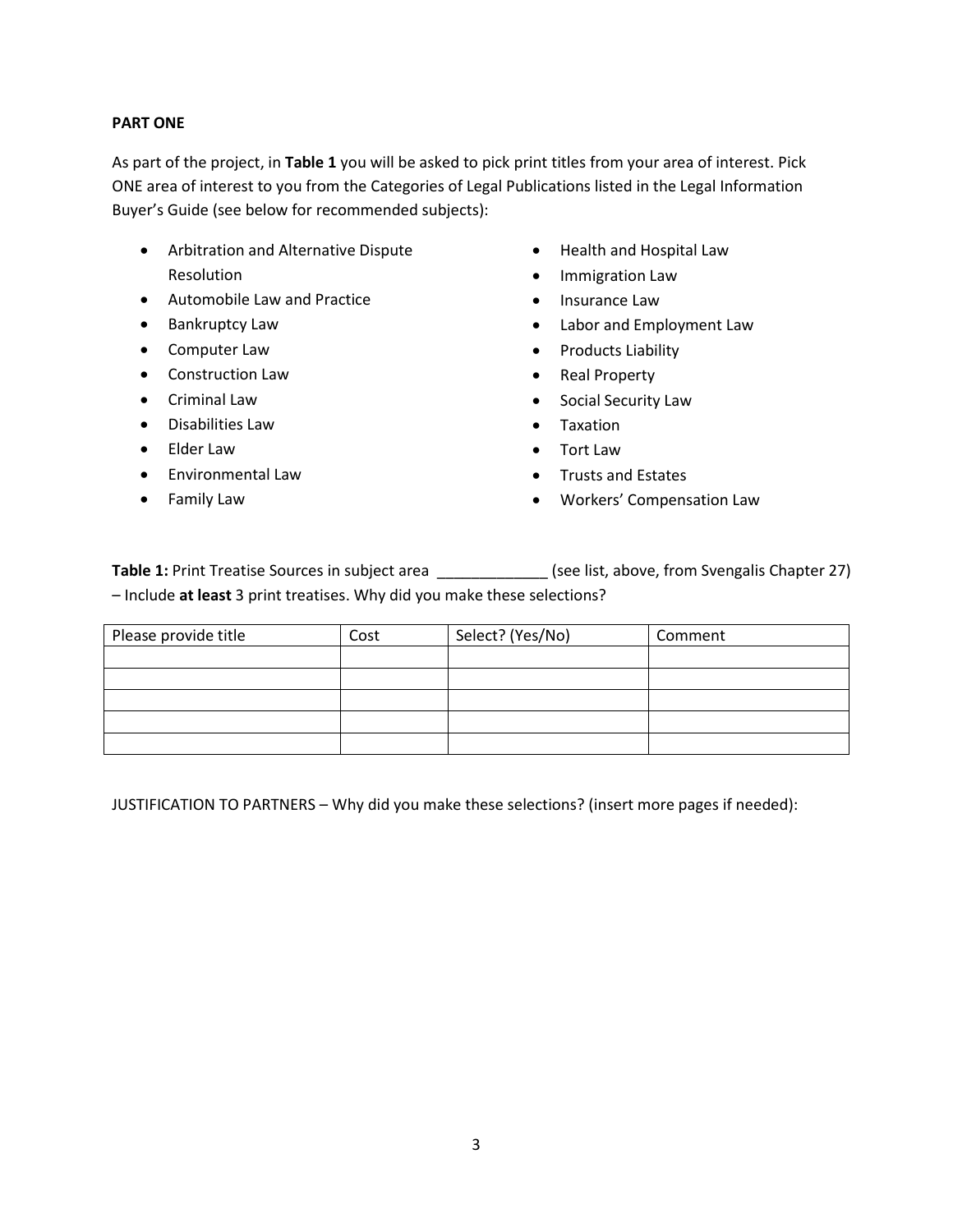**Table 2:** Print General Secondary Sources (from Svengalis Chapters 17, 18, 19) – which ones would you pick? Why?

Also consult vendor catalogs (provided in class). Note that print catalogs are being phased out and you can use publisher websites such as West Publishing at [http://legalsolutions.thomsonreuters.com/law](http://legalsolutions.thomsonreuters.com/law-products/law-books/books)[products/law-books/books](http://legalsolutions.thomsonreuters.com/law-products/law-books/books) or Lexis Publishing at [http://www.lexisnexis.com/store/.](http://www.lexisnexis.com/store/) Feel free to use the online sources if you wish.

| Title                          | Cost                       | Select?  | Comment                                                                                                                |
|--------------------------------|----------------------------|----------|------------------------------------------------------------------------------------------------------------------------|
|                                |                            | (Yes/No) |                                                                                                                        |
| Legal Encyclopedia - National  | \$147/month                |          | West - In print \$805.00/month.                                                                                        |
| (American Jurisprudence)       | West add on                |          |                                                                                                                        |
| Legal Encyclopedia - State     | \$147/month                |          |                                                                                                                        |
| (Florida Jurisprudence/Flajur) | West add on                |          |                                                                                                                        |
| Legal forms? Which one(s)?     | <b>NA</b>                  |          | Assume free from court website,<br>part of Lexis/Westlaw/Bloomberg,<br>or included in some of your treatise<br>choices |
| <b>American Law Reports</b>    | \$174/month<br>West add on |          | Add on in Lexis and Westlaw?                                                                                           |
| Florida Legal Research by      | \$25                       |          | Same publisher (Carolina Academic                                                                                      |
| Barbara J. Busharis            |                            |          | Press) has guides for several other                                                                                    |
|                                |                            |          | states.                                                                                                                |

**REMEMBER THAT IF YOU PURCHASE A PRINT TREATISE, SEVERAL HAVE SUPPLEMENTS OR UPDATES FOR WHICH YOU MUST PAY AN ANNUAL MAINTENANCE FEE IN ADDITION TO THE INITIAL COST OF THE PRINT BOOK.**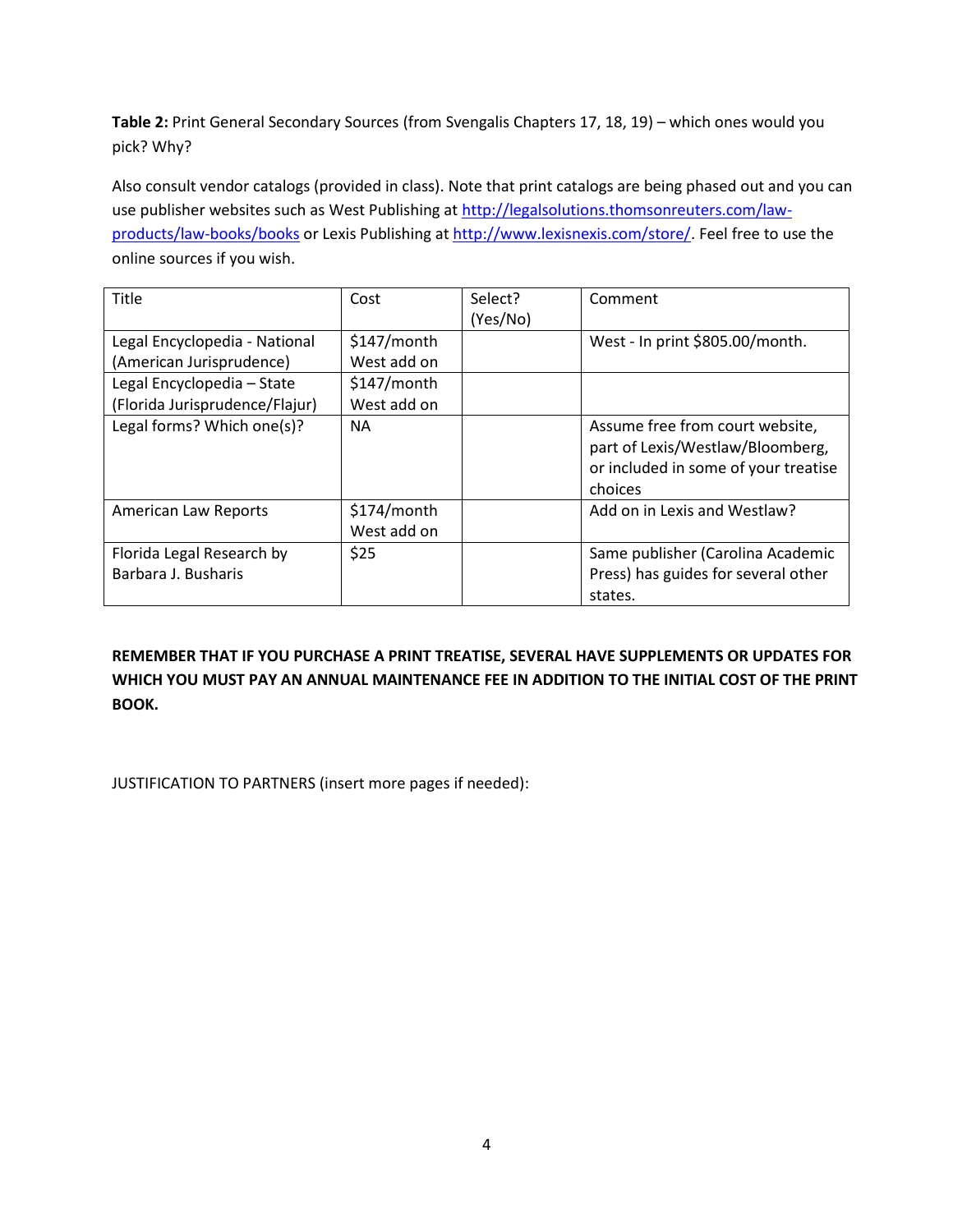**Table 3:** Print Secondary Sources from your jurisdiction (assume Florida) – which ones would you pick? Why? Consult vendor catalogs in print or online. See Florida entry in Svengalis Chapter 28.

| <b>Title</b>              | Cost | Select?  | Comment                             |
|---------------------------|------|----------|-------------------------------------|
|                           |      | (Yes/No) |                                     |
| Florida Legal Research by | \$25 |          | Same publisher (Carolina Academic   |
| Barbara J. Busharis       |      |          | Press) has guides for several other |
|                           |      |          | states.                             |
|                           |      |          |                                     |
|                           |      |          |                                     |
|                           |      |          |                                     |
|                           |      |          |                                     |

**REMEMBER THAT IF YOU PURCHASE A PRINT TREATISE, SEVERAL HAVE SUPPLEMENTS OR UPDATES FOR WHICH YOU MUST PAY AN ANNUAL MAINTENANCE FEE IN ADDITION TO THE INITIAL COST OF THE PRINT BOOK.**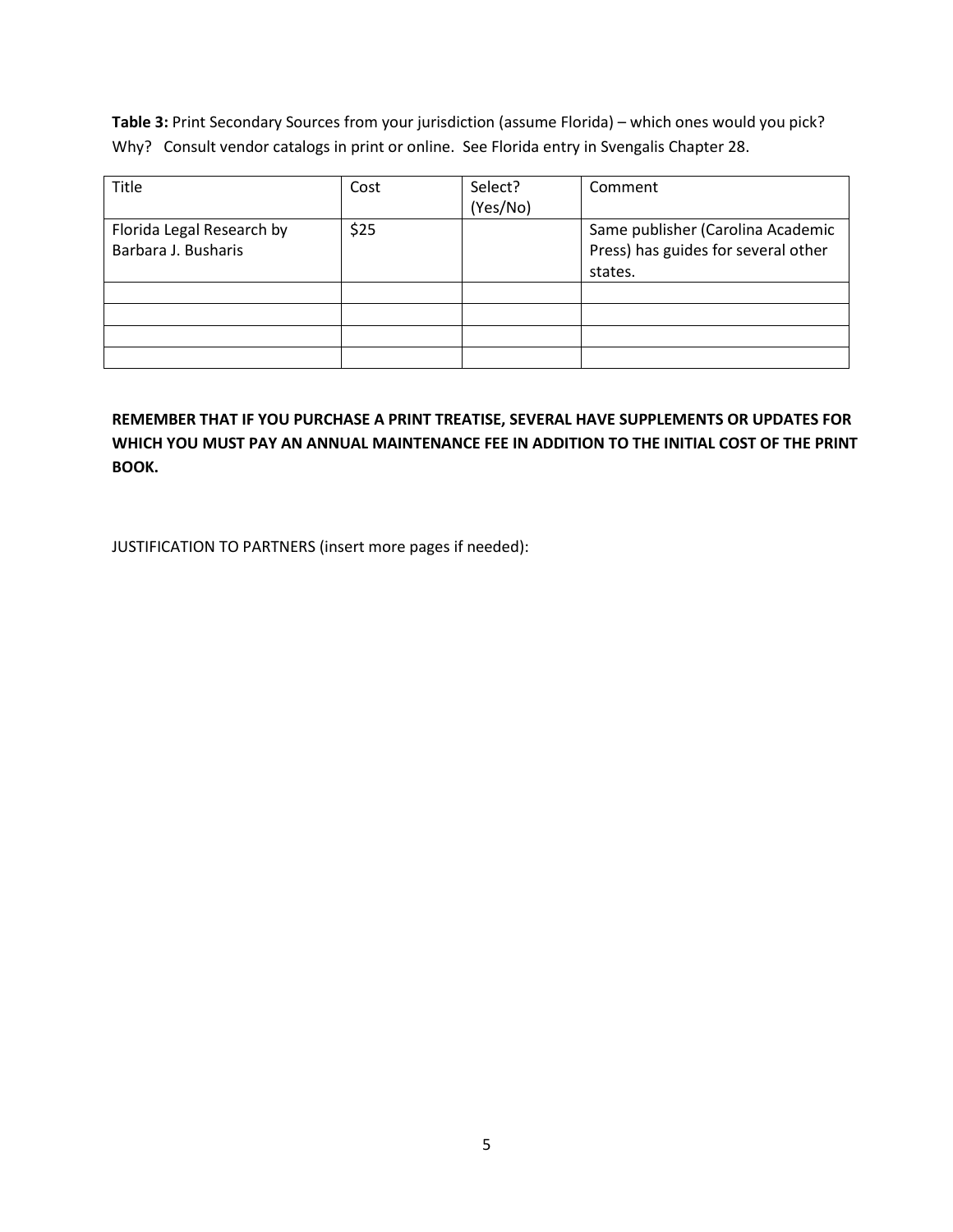#### **PART TWO**

**Table 4:** Print Primary Sources from Jurisdiction (from Svengalis Chapter 28)

Which ones would you pick? Why? Also consult the West Publishing Catalog "Know the Law State By State." Assume will get state court cases and regulations from a legal information vendor (you will explore the database vendors in Part Three). However, some lawyers subscribe to Florida Law Weekly [\(http://www.floridalawweekly.com/flwonline/\)](http://www.floridalawweekly.com/flwonline/) and the regulations publication Florida Administrative Weekly [\(https://www.flrules.org\)](https://www.flrules.org/).

| Title                                                        | Cost                                      | Select?<br>(Yes/No) | Comment                                                                                   |
|--------------------------------------------------------------|-------------------------------------------|---------------------|-------------------------------------------------------------------------------------------|
| Annotated code (Statutes) for<br>your jurisdiction - Florida | \$388/month                               |                     | West's Florida Statutes Annotated<br>Monthly Assured Print Pricing                        |
| <b>Court Rules</b>                                           | \$209/year                                |                     | West's Florida rules of Court: State<br>and Federal                                       |
| West's Florida Cases Set                                     | \$214/month                               |                     | Reprints Florida opinions from the<br>Southern Reporter.<br>Monthly Assured Print Pricing |
| Florida Law Weekly (cases)                                   | \$420/yr print<br>\$390 web<br>\$510 both |                     |                                                                                           |
| Florida Administrative Weekly<br>(regulations)               | \$318/yr in<br>state                      |                     | Rules available free on web at<br>https://www.flrules.org                                 |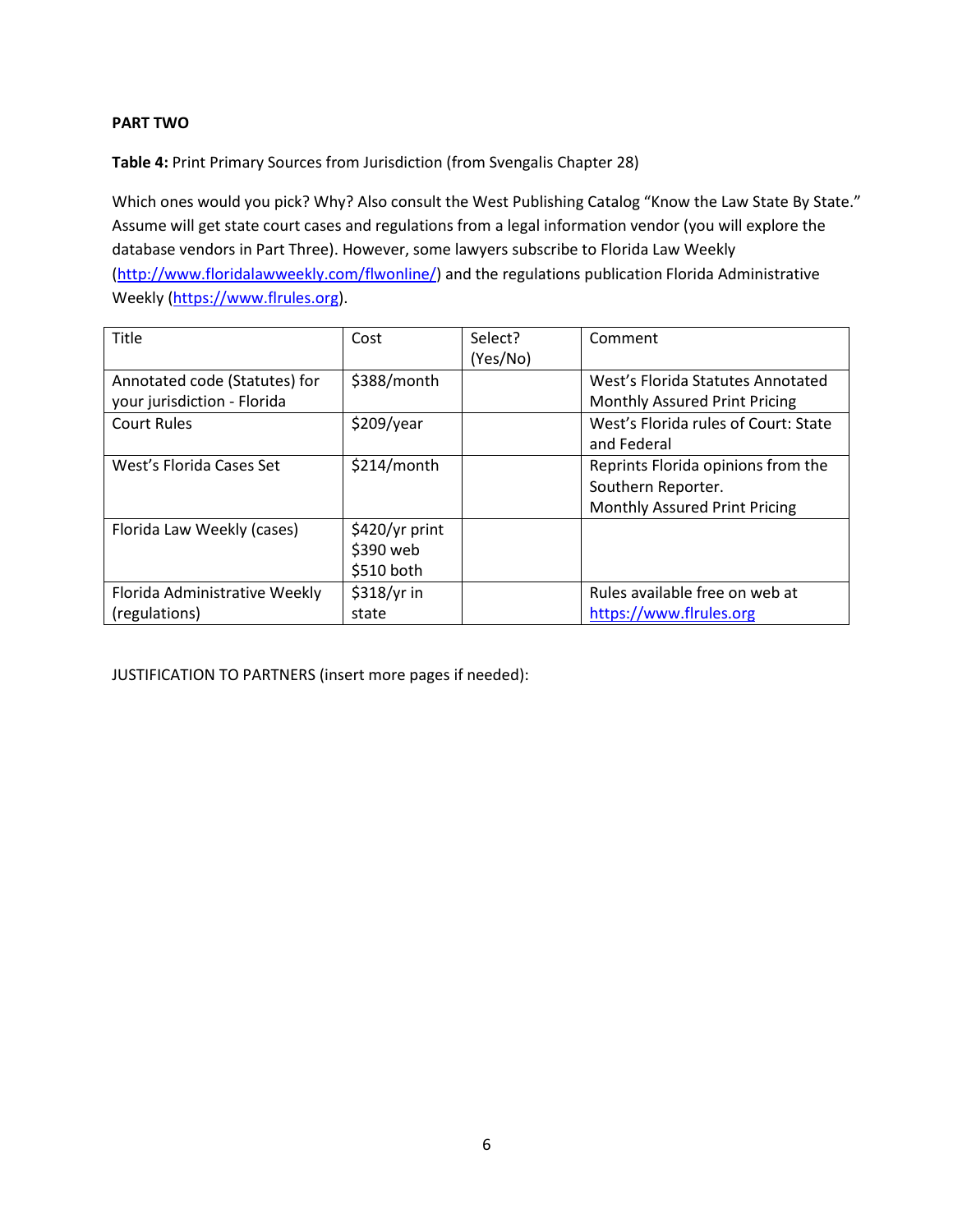**Table 5:** Print General Reference Sources (from Svengalis Chapters 17, 18, 19)

Assume that you can get a lawyer directory such as Martindale-Hubbell or the West Legal Directory either online or free on the web [\(http://www.martindale.com;](http://www.martindale.com/) [http://directory.findlaw.com\)](http://directory.findlaw.com/).

|                                  | Cost     | Select? (Yes/No) | Comment |
|----------------------------------|----------|------------------|---------|
| Legal Dictionary                 | \$130    |                  |         |
| (assume Black's Law Dictionary)  |          |                  |         |
| <b>Court Directory</b>           | \$225/yr |                  |         |
| (BNA's Directory of State and    |          |                  |         |
| Federal Courts, Judges & Clerks) |          |                  |         |
| Svengalis Legal Information      | \$160    |                  |         |
| Buyer's Guide                    |          |                  |         |
| Lawyer Directory                 | N/A      |                  |         |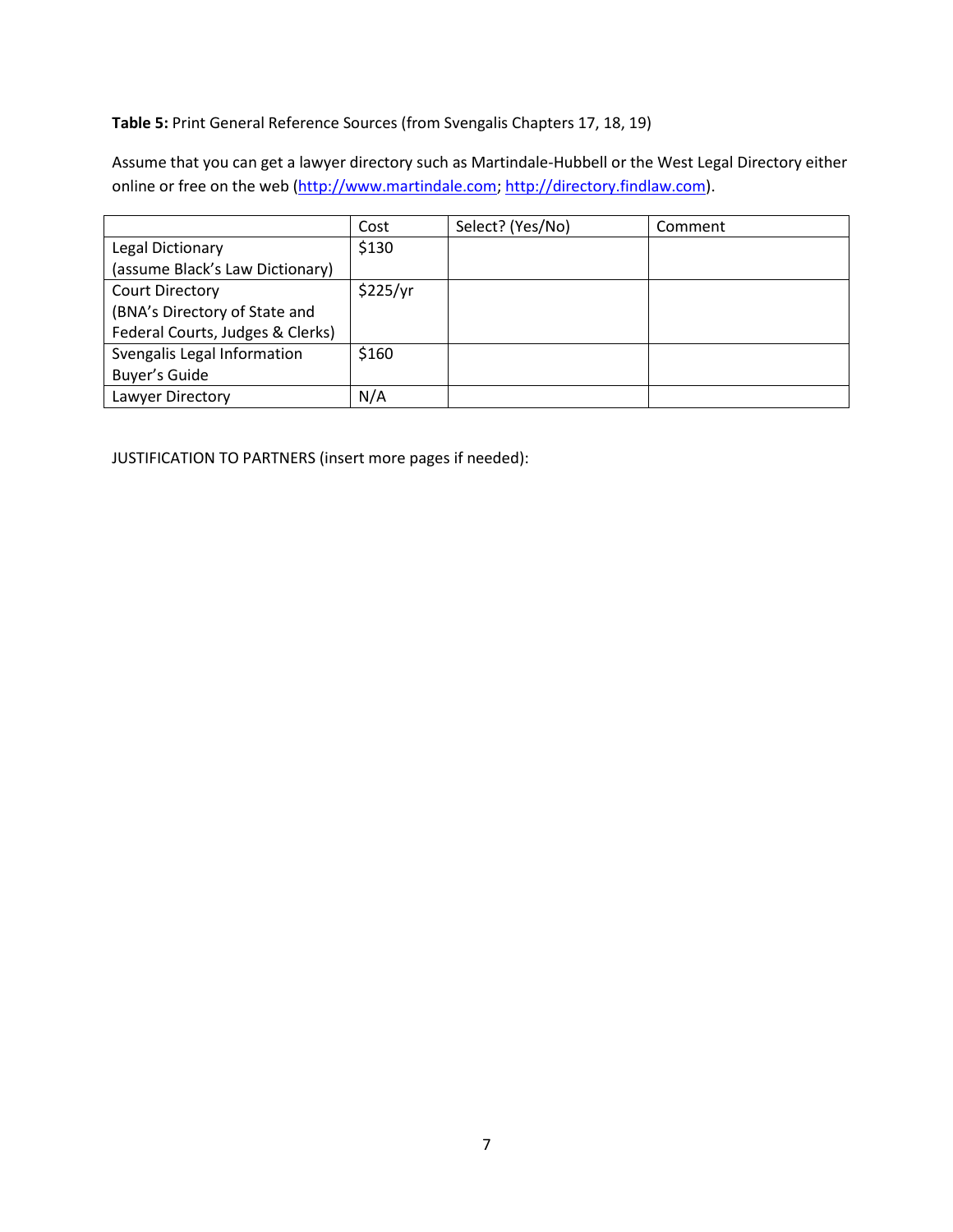#### **Table 6:** Major Legal Journals/Legal Newspapers/Legal Newsletters

Assume that you will receive other journals and newsletters tied to state and national bar memberships, such as the Florida Bar Journal and the ABA Journal. Also assume that major law reviews and legal newsletters will be included with the legal database vendor you will choose in Part Three. The full cost is given. Should you go with online only? See Svengalis Chapters 19 (Legal Periodicals), 20 (Legal Newspapers), and (Legal Newsletters).

| Title                | <b>Full Cost</b> | Select? (Yes/No) | Website                           |
|----------------------|------------------|------------------|-----------------------------------|
|                      | (print/web)      |                  |                                   |
| America Lawyer       | \$455/yr         |                  | http://www.americanlawyer.com     |
| National Law Journal | \$199            |                  | http://www.nationallawjournal.com |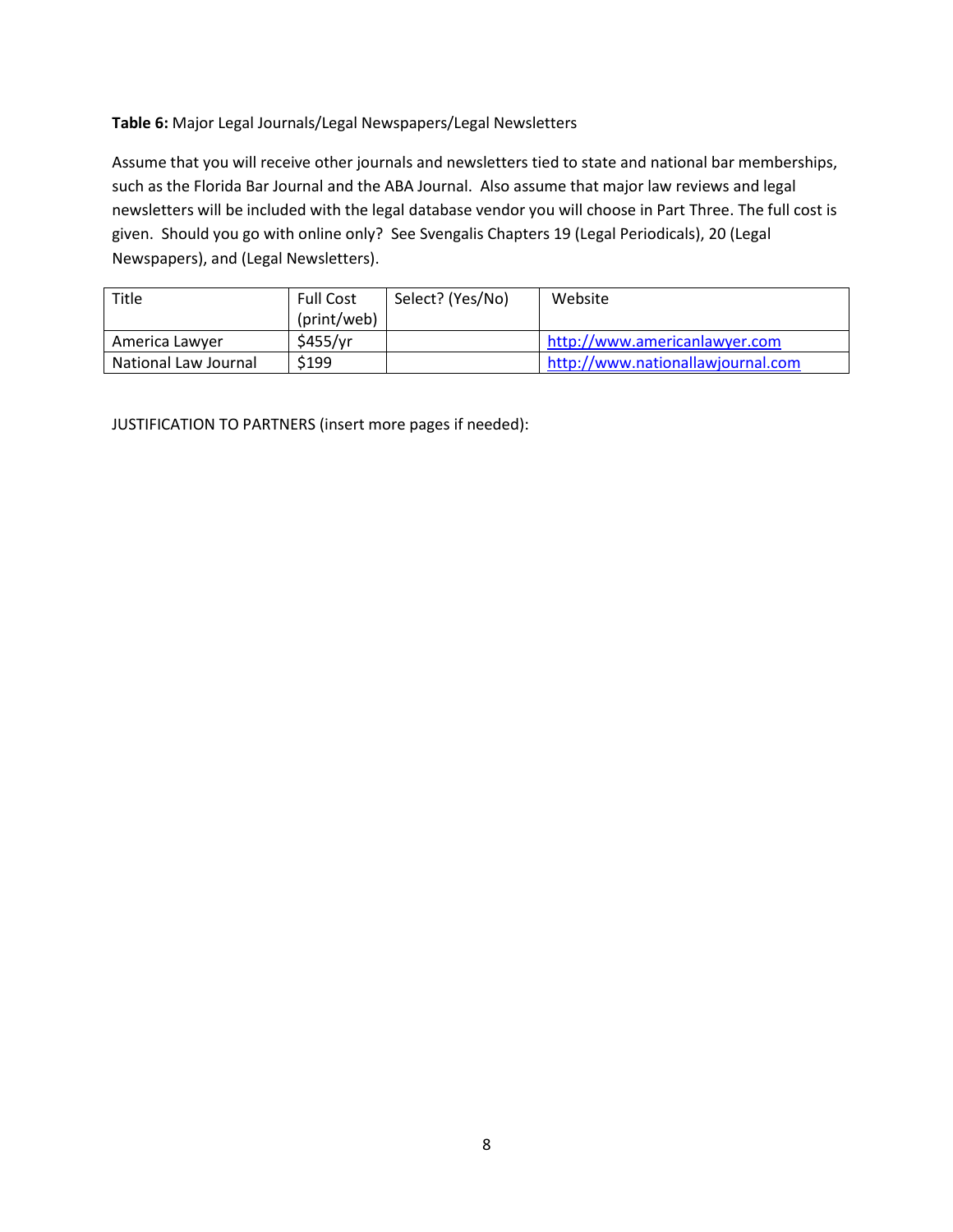#### **PART THREE**

**Table 7:** Legal Electronic Information Vendor (pick ONE) (see Svengalis Chapter 25 – Computer-Assisted Legal Research). Would you pick one and get a three person license?

|                                | Cost        | Select? (Yes/No) | Comment                    |
|--------------------------------|-------------|------------------|----------------------------|
| Lexis (Small firm plan)        | \$100/month |                  | Lexis Fixed Rate Plan      |
|                                | \$240/month |                  | (partial content)          |
|                                |             |                  | Primary Law - \$1200yr     |
|                                |             |                  | Enhanced w/fed -\$2400yr   |
| Westlaw (Small firm plan)      | \$303/month |                  | Pro Plan (partial content) |
|                                | \$365/month |                  | Primary Law - \$3,636/yr   |
|                                |             |                  | Primary Law Plus - \$4,380 |
| Bloomberg Law (Flat Rate)      | \$450/month |                  | Includes all content       |
| Casemaker (Flat Rate)          | \$60/month  |                  | What is included?          |
| Fastcase (assume Included with | N/A         | <b>YES</b>       |                            |
| Bar Membership)                |             |                  |                            |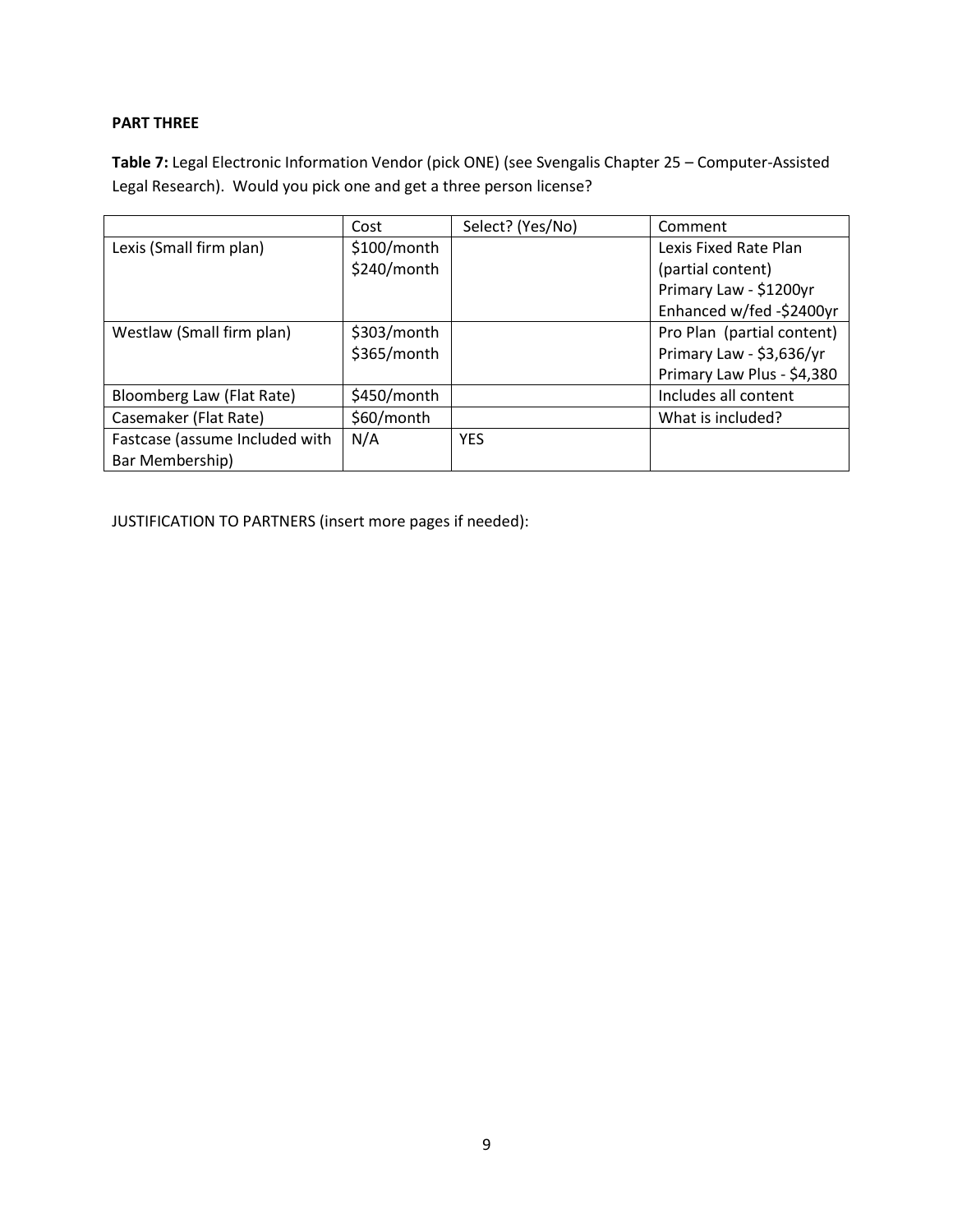**Table 8:** Legal Electronic Information Vendor Add-Ons (would you select one or rely on a local law library?). See Svengalis Chapter four p 28.

(Remember, Bloomberg Law does not have add-ons.)

Circle one – Lexis Westlaw

| Add-On | Cost | Select? (Yes/No) | Comment |
|--------|------|------------------|---------|
|        |      |                  |         |
|        |      |                  |         |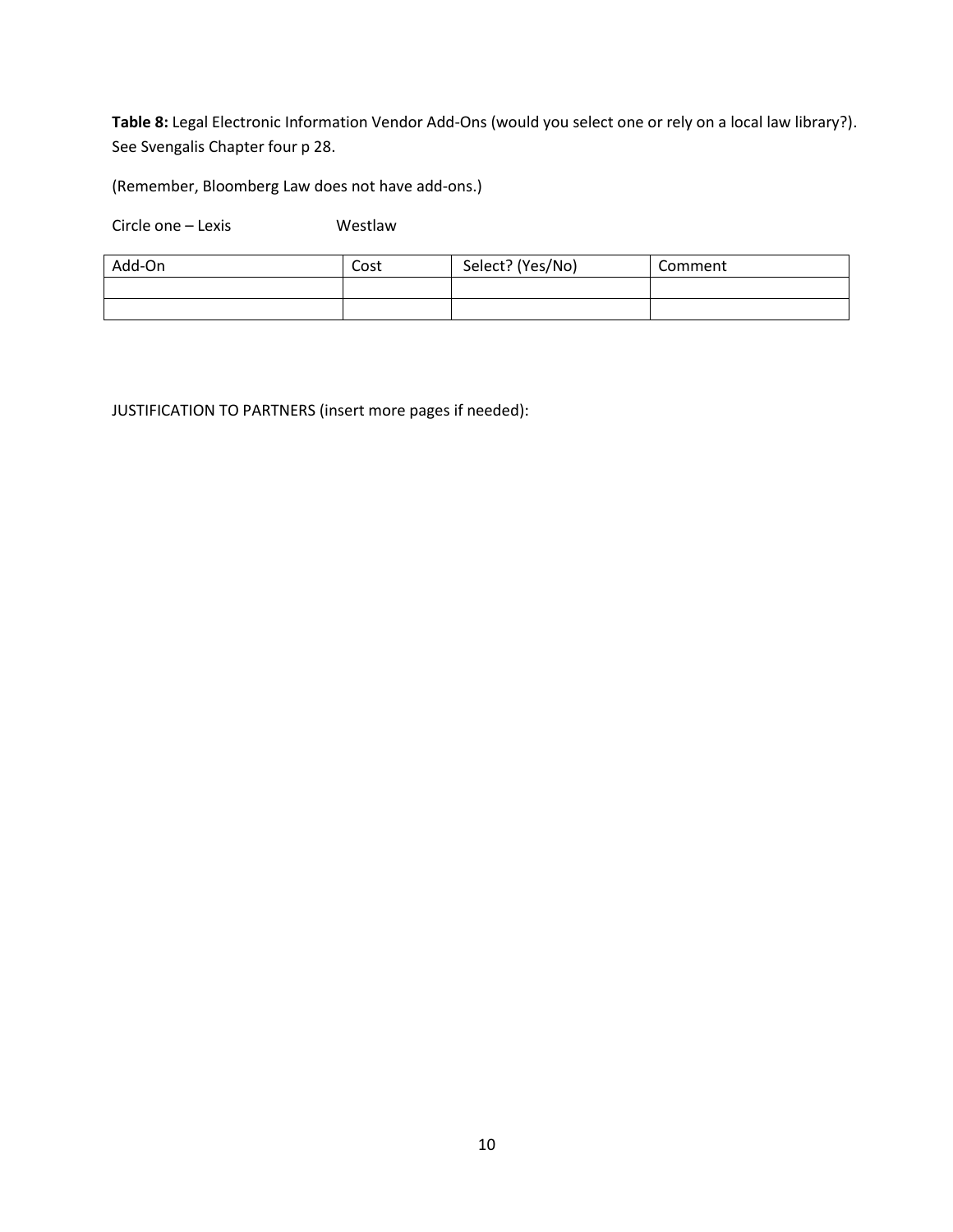**Table 9:** Mobile Sources/platforms – Will you go mobile? Buy a tablet? (IOS or Android? IOS has more legal apps but Android is catching up) If yes, expect to get an app for your legal information platform chosen above.

Pick AT LEAST three additional apps from the Library Guide **[http://libguides.law.ucla.edu/mobilelegalapps.](http://libguides.law.ucla.edu/mobilelegalapps)**

|                                   |      | Select? (Yes/No) |  |
|-----------------------------------|------|------------------|--|
| <b>WestlawNext APP</b>            | N/A  |                  |  |
| (IOS/Android)                     |      |                  |  |
| Lexis Get Cases (IOS)             | N/A  |                  |  |
| Casemaker (IOS/Android)           | N/A  |                  |  |
| <b>Black's Law Dictionary App</b> | \$50 |                  |  |
| (IOS)                             |      |                  |  |
| <b>Bloomberg Law</b>              | N/A  |                  |  |
| (IOS/Android)                     |      |                  |  |
|                                   |      |                  |  |
|                                   |      |                  |  |
|                                   |      |                  |  |